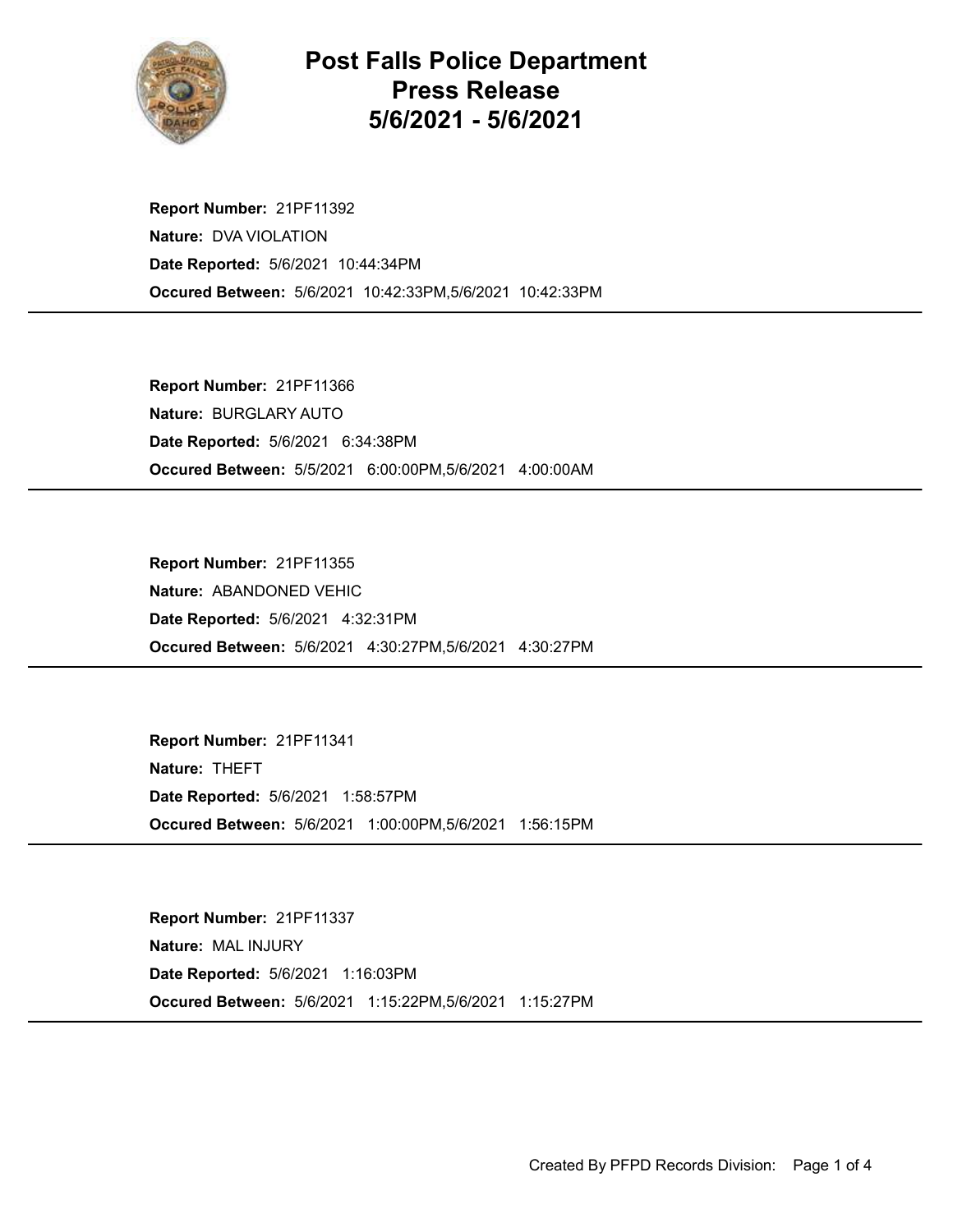Occured Between: 5/6/2021 12:14:26PM,5/6/2021 12:14:26PM Report Number: 21PF11332 Nature: IMPOUND VEHICLE Date Reported: 5/6/2021 12:15:51PM

Occured Between: 5/6/2021 11:34:59AM,5/6/2021 11:35:02AM Report Number: 21PF11325 Nature: PROTECTIVE CUST Date Reported: 5/6/2021 11:36:20AM

Occured Between: 5/6/2021 10:54:32AM,5/6/2021 10:54:35AM Report Number: 21PF11320 Nature: ACCIDENT PD Date Reported: 5/6/2021 10:56:31AM

Occured Between: 5/6/2021 10:42:40AM,5/6/2021 10:42:40AM Report Number: 21PF11318 Nature: TRAFFIC OFFENSE Date Reported: 5/6/2021 10:44:14AM

Occured Between: 4/30/2021 12:00:00PM,4/30/2021 12:15:00PM Report Number: 21PF11316 Nature: INFORMATION Date Reported: 5/6/2021 10:35:45AM

Occured Between: 5/5/2021 3:00:00PM,5/6/2021 9:00:00AM Report Number: 21PF11315 Nature: MAL INJURY Date Reported: 5/6/2021 10:34:53AM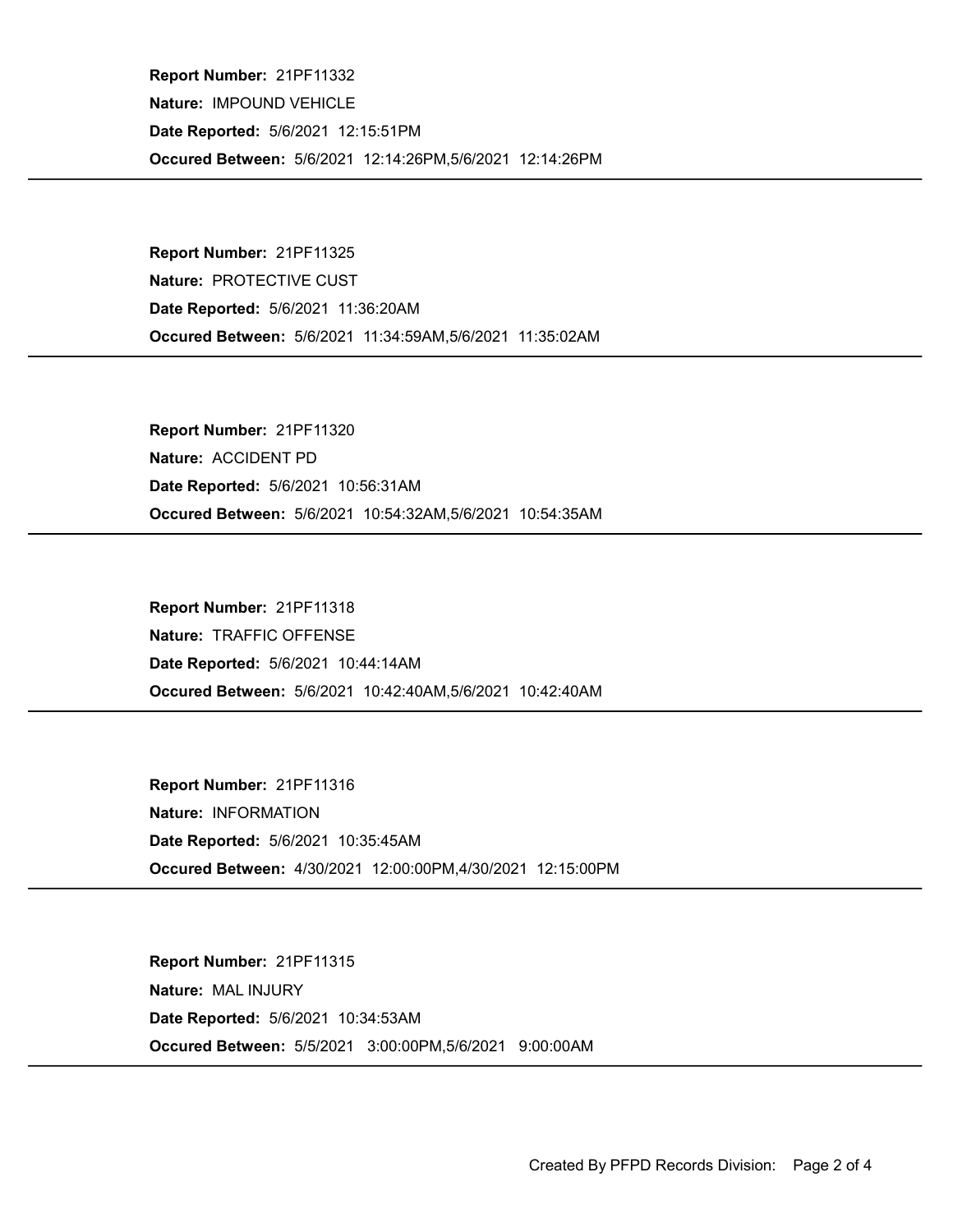Occured Between: 5/6/2021 10:27:45AM,5/6/2021 10:27:45AM Report Number: 21PF11314 Nature: BURGLARY AUTO Date Reported: 5/6/2021 10:28:46AM

Occured Between: 5/6/2021 9:47:18AM,5/6/2021 9:47:18AM Report Number: 21PF11311 Nature: TRAFFIC OFFENSE Date Reported: 5/6/2021 9:47:45AM

Occured Between: 5/5/2021 8:30:00PM,5/6/2021 7:30:00AM Report Number: 21PF11309 Nature: BURGLARY AUTO Date Reported: 5/6/2021 9:41:30AM

Occured Between: 5/6/2021 8:22:02AM,5/6/2021 8:22:02AM Report Number: 21PF11300 Nature: TOBACCO PROBLEM Date Reported: 5/6/2021 8:23:19AM

Occured Between: 5/6/2021 7:52:27AM,5/6/2021 7:52:31AM Report Number: 21PF11297 Nature: ACCIDENT UNK Date Reported: 5/6/2021 7:53:20AM

Occured Between: 5/6/2021 7:39:34AM,5/6/2021 7:39:34AM Report Number: 21PF11292 Nature: FRAUD Date Reported: 5/6/2021 7:45:42AM